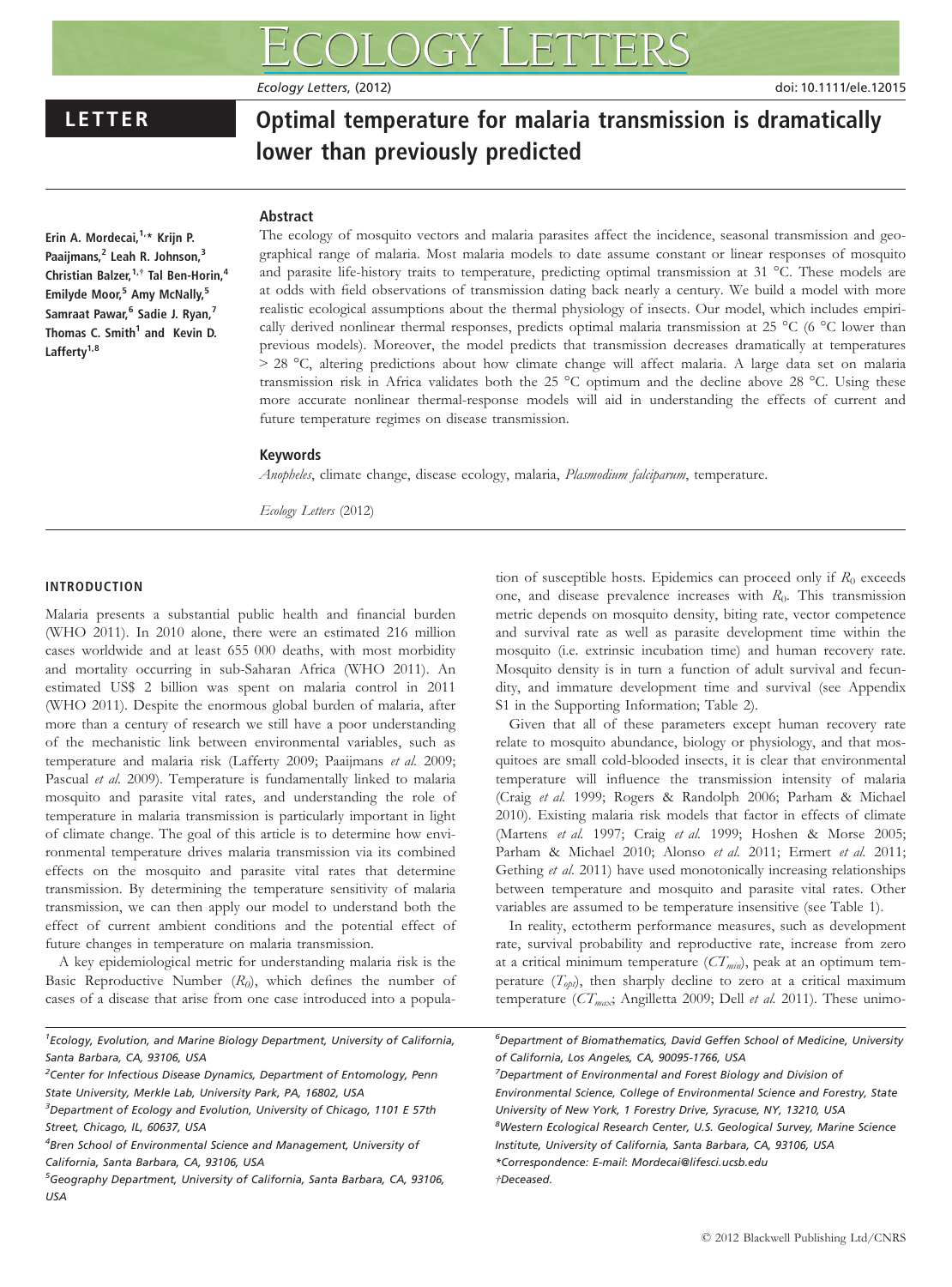**Table 1** Comparing the temperature ranges of the new model to previous mechanistic malaria transmission models. The model, predicted minimum, maximum and optimum temperatures, and the functional forms for all temperature-sensitive parameters are listed. This list is restricted to the mechanistic (as opposed to statistical) malaria models that provide optimal temperature estimates. Many other models use linear thermal responses, but do not provide optimal temperatures, and so are not directly comparable with our model

| Model                        | Min. $(^{\circ}C)$ | Max. $(^{\circ}C)$ | Opt. $(^{\circ}C)$ | Transmission metric                                                                                                | Temperature-dependent parameters and functional forms                                                                                                                                                     |  |
|------------------------------|--------------------|--------------------|--------------------|--------------------------------------------------------------------------------------------------------------------|-----------------------------------------------------------------------------------------------------------------------------------------------------------------------------------------------------------|--|
| This paper                   | 17                 | 34                 | 25                 | $R_0$                                                                                                              | Quadratic:<br>vector competence, proportion of eggs that produce adults, daily adult survival, eggs<br>per female per day<br>Briere:<br>parasite development rate, mosquito development rate, biting rate |  |
| Parham & Michael<br>(2010)   | 20                 | 39                 | $32 - 33$          | $R_0$                                                                                                              | Linear (or combination of linear functions):<br>total number of mosquitoes, biting rate, proportion of infected mosquitoes that<br>become infectious<br>Unimodal:<br>adult mortality rate                 |  |
| Craig et al. (1999)          | 18                 | 40                 | 30                 | (fraction of vectors)<br>surviving sporogeny)                                                                      | Linear:<br>parasite development time within the mosquito, larval duration<br>Nonlinear monotonic:<br>adult daily survival probability                                                                     |  |
| Martens <i>et al.</i> (1997) | 18                 | 38                 | 31                 | Epidemic potential (reciprocal<br>of the critical mosquito density necessary to maintain parasite<br>transmission) | Linear:<br>parasite development time within the mosquito, biting rate<br>Unimodal:<br>adult daily survival probability                                                                                    |  |

existing models into question (Table 1; Martens  $et al. 1999$ ; Parham & Michael 2010). length (Lardeux et al. 2008) and parasite development times (Ileenand evolutionary applications (Huey & Berrigan 2001; Amarasekare existing models into question (Table 1; Martens use linear or monotonic thermal responses, putting the accuracy of use linear or monotonic thermal responses, putting the accuracy of other transmission metrics for vector-borne diseases such as malaria other transmission metrics for vector-borne diseases such as malaria oto 2008; Paaijmans length (Lardeux vival (Lyimo parasite life-history traits, including immature development and surships have been established for several malaria mosquito and ships have been established for several malaria mosquito and therms (Deutsch & Savage 2012), including the effects of climate change on ecto-& Savage 2012), including the effects of climate change on ectoand evolutionary applications (Huey & Berrigan 2001; Amarasekare dal temperature responses are used for a wide range of ecological parasite life-history traits, including immature development and surdal temperature responses are used for a wide range of ecologica 1999; Parham & Michael 2010). et al. et al. 1992; Bayoh & Lindsay 2003), gonotrophic cycle et al. 2008) and parasite development times (Ikem-2008; Neuheimer 2009). However, most models of et al. 2011). Such relationet al. 1997; Craig  $R<sub>0</sub>$ or

we had to approximate responses from other species, prompting us transmission ( history relationships to derive the relationship between malaria Materials and Methods). We combined these novel temperature to determine the sensitivity of our results to these parameters (see we had to approximate responses from other species, prompting us Such data were available for many traits. However, in some cases, Such data were available for many traits. However, in some cases temperature are needed, repeated across a range of temperatures. ied areas. In addition, to build such models, responses to constant ied areas. In addition, to build such models, responses to constant ity, household occupancy and household practices between the studity, household occupancy and household practices between the studother variables such as differences in temperature variability, humidto temperature need to separate the effect of temperature from et al. 2007) traits vary in the field, mechanistic models of responses temperatures (Table 2). Although there is a wealth of field data on how mosquito (e.g. Bodker  $\alpha' a l$ , 2003) and parasite (e.g. Afrance how mosquito (e.g. Bodker temperatures (Table 2). Although there is a wealth of field data on laboratory studies of parasite life-history traits that shape transmission  $(R_0)$  and temperature. history relationships to derive the relationship between malaria Materials and Methods). We combined these novel temperature-life to determine the sensitivity of our results to these parameters (see temperature are needed, repeated across a range of temperatures other variables such as differences in temperature variability, humidto temperature need to separate the effect of temperature from falciparum malaria parasites conducted across a range of constant parasite life-history traits that shape  $R_0$ , using published data from Here, we fit unimodal temperature responses to all mosquito and Here, we fit unimodal temperature responses to all mosquito and 2007) traits vary in the field, mechanistic models of responses malaria parasites conducted across a range of constant  $R_0$ ) and temperature. Anopheles mosquito species and 2003) and parasite (e.g. Afrane R0, using published data from Plasmodium

incubation period (EIP), vector competence, mosquito survival and biting rate (Smith et al. 2007). We plotted EIR against mean temperthis observed relationship with estimates from our model. ature during the transmission season and compared the shape of ature during the transmission season and compared the shape of biting rate (Smith incubation period (EIP), vector competence, mosquito survival and mosquito and parasite life-history traits, including parasite extrinsic bitten by infectious mosquitoes and is a combination of several (EIR) from Africa (1979We validated the model using an independently published data<br>set. Our proxy for  $R_0$  was the Entomological Inoculation Rate set. Our proxy for this observed relationship with estimates from our model. mosquito and parasite life-history traits, including parasite extrinsic bitten by infectious mosquitoes and is a combination of several (EIR) from Africa (1979–1996). EIR is the rate at which people are We validated the model using an independently published data 2007). We plotted EIR against mean temper-–1996). EIR is the rate at which people are was the Entomological Inoculation Rate Entomological Inoculation Rate

## MATERIALS AND METHODS **MATERIALS AND METHODS**

## Data collection Data collection

Bayoh & Lindsay (2003) data used for mosquito development rate quito survival over time, as described in Appendix S1. Although quito survival over time, as described in Appendix S1. Although software. We derived mortality rate data from time series of mossoftware. We derived mortality rate data from time series of mos-Enguage (GNU General Public License, digitizer.sourceforge.net) hand or digitised figures using DigitizeIt (Borland 2001 2010), and this work is currently in progress. We recorded data by model over a realistic temperature regime (Paaijmans important for transmission, it can be incorporated by integrating our in temperature and humidity. Although daily temperature variation is of temperature and remove confounding variables such as variation studies with constant temperatures were required to isolate the effect studies with constant temperatures were required to isolate the effect parasites at a range of constant temperatures (Table 2). Laboratory parasites at a range of constant temperatures (Table 2). Laboratory tory studies that measured We collected data on mosquito and parasite vital rates from labora-Bayoh & Lindsay (2003) data used for mosquito development rate **Hnguage** hand or digitised figures using Digitizelt (Borland 2001–2010) and 2010), and this work is currently in progress. We recorded data by model over a realistic temperature regime (Paaijmans et al. important for transmission, it can be incorporated by integrating our in temperature and humidity. Although daily temperature variation is of temperature and remove confounding variables such as variation We collected data on mosquito and parasite vital rates from labora. (GNU General Public License, digitizer.sourceforge.net) Anopheles spp. mosquitoes and P. falciparum 2009,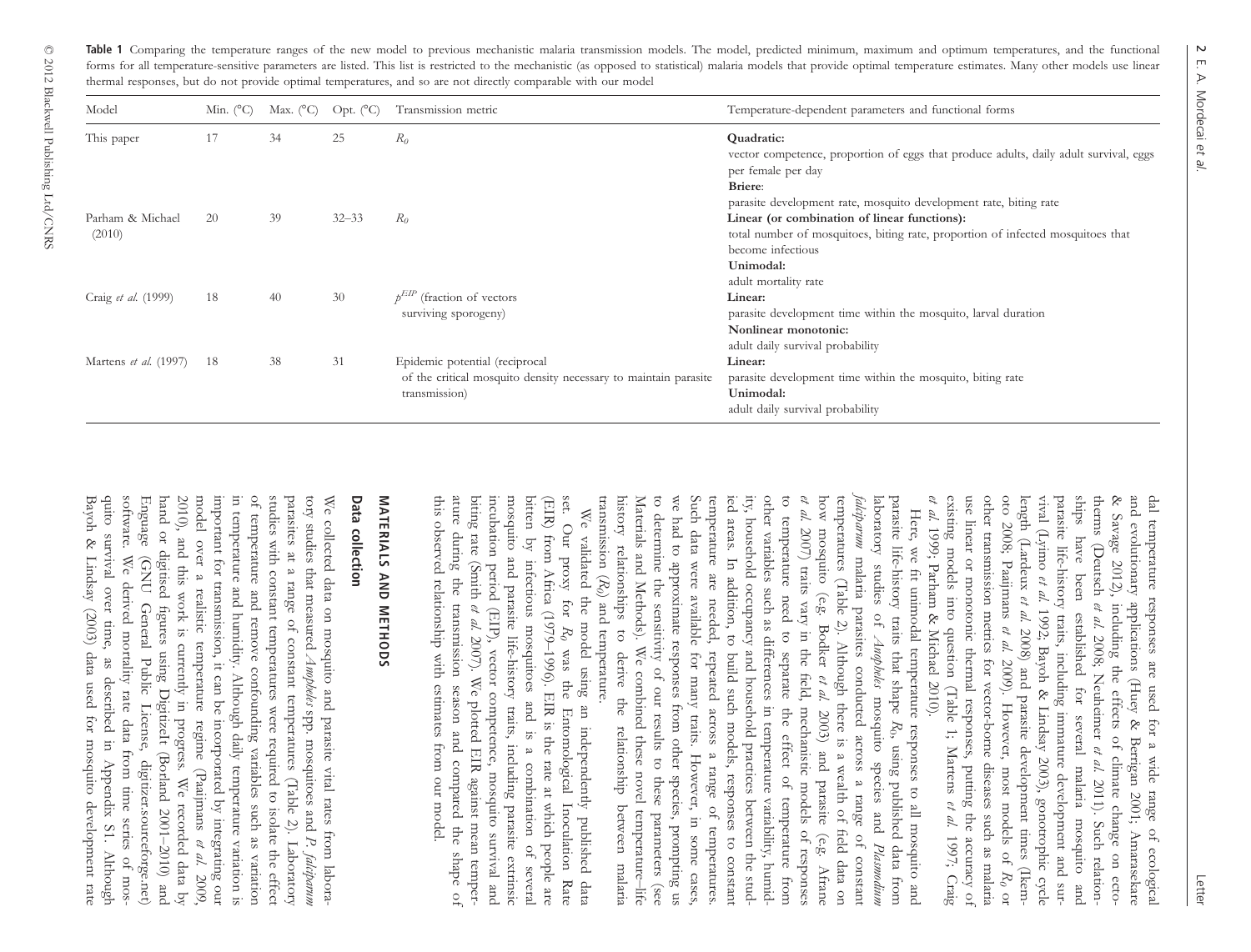Table 2 The relationships between temperature and the mosquito and parasite life-history traits that determine malaria risk. For each variable, the species studied and the source(s) of the data are given. Thermal performance curves were fitted to the data assuming Brière  $\left[\frac{c(T_0 - T)(T_m - T)^{1/2}}{B}\right]$ , B, or Quadratic  $\left[gT^2 + rT + s\right]$  functions, Q, in which T is temperature (°C; see Materials and Methods). Standard deviations for the model parameters are listed in parentheses alongside parameter values. Best fit was determined by Akaike Information Criterion (AIC). The data and best-fit model for each parameter are plotted in Fig. <sup>1</sup>

| Parameter                        | Definition                                                               | Species                                                                                                      | Source                                                                                                                                           | Fit          | Fit parameters (standard deviation) |                             |                      |
|----------------------------------|--------------------------------------------------------------------------|--------------------------------------------------------------------------------------------------------------|--------------------------------------------------------------------------------------------------------------------------------------------------|--------------|-------------------------------------|-----------------------------|----------------------|
| a                                | Biting rate (mean oviposition<br>$time)^{-1}$                            | Anopheles pseudopunctipennis                                                                                 | Lardeux et al. $(2008)$                                                                                                                          | B            | $c = 0.000203(0.0000576)$           | $T_m$ = 42.3 (3.53)         | $T_0 = 11.7$ (2.47)  |
| $b^*c$                           | Vector competence                                                        | Anopheles quadrimaculatus                                                                                    | Stratman-Thomas (1940)                                                                                                                           | $\mathbf{O}$ | $q = -0.54(0.18)$                   | $r = 25.2(9.04)$            | $s = -206(108)$      |
| $p \, [p = e^{-\mu}]$            | Daily adult survival probability $(p)$ ;<br>adult mortality rate $(\mu)$ | Anopheles gambiae                                                                                            | Bayoh (2001)                                                                                                                                     |              | $q = -0.000828(0.0000519)$          | $r = 0.0367(0.00239)$       | $s = 0.522(0.0235)$  |
| <b>PDR</b><br>$ PDR = 1/$<br>EIP | Parasite development rate (PDR);<br>extrinsic incubation period (EIP)    | An. gambiae, Anopheles culicifacies,<br>Anopheles stephensi,<br>An. quadrimaculatus, Anopheles<br>atroparvus | Boyd & Stratman-Thomas (1933);<br>Knowles & Basu (1943);<br>Siddons (1944); Shute & Maryon (1952);<br>Vaughan et al. (1992); Eling et al. (2001) | В            | $c = 0.000111(0.0000161)$           | $T_m = 34.4 (0.000176)$     | $T_0 = 14.7 (1.48)$  |
| $p_{EA}$                         | Egg-to-adult survival probability                                        | An. gambiae                                                                                                  | Bayoh & Lindsay (2003)                                                                                                                           |              | $q = -0.00924(0.00123)$             | $r = 0.453(0.0618)$         | $s = -4.77(0.746)$   |
| <b>MDR</b>                       | Mosquito development rate (MDR);                                         | An. gambiae                                                                                                  | Bayoh & Lindsay (2003)                                                                                                                           | B            | $c = 0.000111(0.00000954)$          | $T_{\rm m}$ = 34 (0.000106) | $T_0 = 14.7 (0.831)$ |
| $[MDR = 1]$<br>$\tau_{EA}$       | larval development time $(\tau_{FA})$                                    |                                                                                                              |                                                                                                                                                  |              |                                     |                             |                      |
| EFD                              | Eggs laid per adult female per day                                       | Aedes albopictus                                                                                             | Delatte et al. $(2009)$                                                                                                                          | Q            | $q = -0.153(0.0307)$                | $r = 8.61(1.69)$            | $s = -97.7(22.6)$    |

Letter

bers, so water temperatures should be similar to air temperatures. air temperatures, the experiments were carried out in climate cham- (MDR) and egg-to-adult survival give water temperatures, rather than bers, so water temperatures should be similar to air temperatures. air temperatures, the experiments were carried out in climate cham-(MDR) and egg-to-adult survival give water temperatures, rather than

ity of our results to variation in the temperature for peak fecundity these studies, indicating that  $27^{\circ}$ C was an ideal temperature for egg petence data was unlikely to affect the model outcome. petence data was unlikely to affect the model outcome. further sensitivity analysis); therefore the use of peak by 3 °C would only shift the  $R_0$  peak by 0.2 °C (see Results for is a mosquito trait. Regardless, increasing the vector competence peak by 3 °C would only shift the  $R_0$  peak by 0.2 °C (see Results for competence data were similar to results from a poorly controlled P. vivax available, so we used petence data for for further sensitivity analysis). In addition to fecundity, vector comfor further sensitivity analysis). In addition to fecundity, vector comthe two species overlap considerably. This, along with the insensitiv-<br>ity of our results to variation in the temperature for peak fecundity<br>adds more confidence to this critical assumption. Shifting the fecundity peak by dity peak by 3 °C would only shift the  $R_0$  peak by 0.3 °C (see Results dity peak by 3 adds more confidence to this critical assumption. Shifting the fecunadds more confidence to this critical assumption. Shifting the fecunity of our results to variation in the temperature for peak fecundity the two species overlap considerably. This, along with the insensitiv-28 °Because we found that the peak fecundity for production and suggesting that it is near the optimum for these studies, indicating that 27 predictions (Takken et al. 1998, 2002). Egg production was high in predictions (Takken suggest that the  $A$ . albopictus fecundity data were appropriate for our suggest that the tory available data with which to estimate this relationship. Two laboraavailable data with which to estimate this relationship. Two laborafrom a different genus of mosquitoes is not ideal, these were the best from a different genus of mosquitoes is not ideal, these were the best Aedes albopictus. peratures were available, so we used data from the tropical species instances. No reliable Ampheles spp. fecundity data at controlled teminstances. No reliable is a mosquito trait. Regardless, increasing the vector competence P. falciparum study (Siddons 1944), suggesting that vector competence competence data were similar to results from a pootly controllec Aedes albopictus. Although using temperature-sensitive fecundity data peratures were available, so we used data from the tropical species We made exceptions to our standards for data inclusion in two We made exceptions to our standards for data inclusion in two C, we can assume that the temperature Anopheles gambiae can tolerate cooler temperatures than study (Siddons 1944), suggesting that vector competence Although using temperature-sensitive fecundity data Anopheles fecundity studies conducted at 27 Anopheles 1998, 2002). Egg production was high in mosquitoes with fecundity data were appropriate for our spp. fecundity data at controlled tem-C was an ideal temperature for egg with Plasmodium vivax. Although –fecundity response of P. falciparumP. falciparum P. vivax A. albopictus °C indirectly vector com-, the vector A. gambiae . Although were not was at

# Fitting thermal-response models Fitting thermal-response models

are fit parameters of each function respectively. is a left-skewed unimodal curve with three parameters, which repreare fit parameters of each function respectively. Z Briere  $\lbrack c(T)$ constant (Briere sent the minimum temperature, maximum temperature and a rate sent the minimum temperature, maximum temperature and a rate is a left-skewed unimodal curve with three parameters, which repreas a linear function for comparison (Table S1). The Brière function functions (Briere be unimodal with respect to temperature, we fit quadratic and Brière parameters in the temperature-dependent these generalities (Dell to temperature, including life-history parameters in insects, support 2011). Two recent meta-analyses on the response of biological traits 2011). Two recent meta-analyses on the response of biological traits ture responses are often left skewed (Dell decline often occurs more rapidly than the rise, unimodal temperadecline often occurs more rapidly than the rise, unimodal temperaother processes (Johnson optimal temperature, then decline due to optimal temperature, then decline due to protein degradation and Metabolic reaction rates tend to increase exponentially up to an Metabolic reaction rates tend to increase exponentially up to an processes change irreversibly with temperature (Johnson dal responses to temperature dal responses to temperature because underlying biochemical Theory and data concur that biological rates typically show unimo-Theory and data concur that biological rates typically show unimoas a linear function for comparison (Table S1). The Brière function functions (Briere et al. 1999) to each life-history parameter, as well be unimodal with respect to temperature, we fit quadratic and Brière to temperature, including life-history parameters in insects, support We fit all models using nonlinear least squares, We fit all models using nonlinear least squares, with the 'nls' is temperature in degrees Celsius and  $\overline{\phantom{0}}$  $\mathcal{D}$ et al.  $T_n$  $\overline{\phantom{0}}$ 1999). The unimodal functions are defined as 1999) to each life-history parameter, as well et al.  $\mathcal{L}$  $^{1/2}$ ] and quadratic [ $q\bar{I}$ et al. 2011; Englund 1974; Dell because underlying biochemica <sup>c</sup>,  $R$  $\mathcal{I}_0$ et al. protein degradation and et al. et al. model are expected to and 2011; Englund 2011). Because the  $+$ 2011). As all rate  $T_n$ with the 'nls'  $L^{I}$ and  $q$ ,  $r$  and  $r$ + s], where et al. 1974). et al.

and linear functions (Seber & Wild 2003). Where possible, we chose among the candidate among the candidate models using Akaike Information Criterion and linear functions (Seber & Wild 2003). Where possible, we chose converges on the ordinary least squares (OLS) fit for the quadratic converges on the ordinary least squares (OLS) fit for the quadratic function in R (R Core Development Team, version 2.10.0), which function in R (R Core Development Team, version 2.10.0), which models using Akaike Information Criterion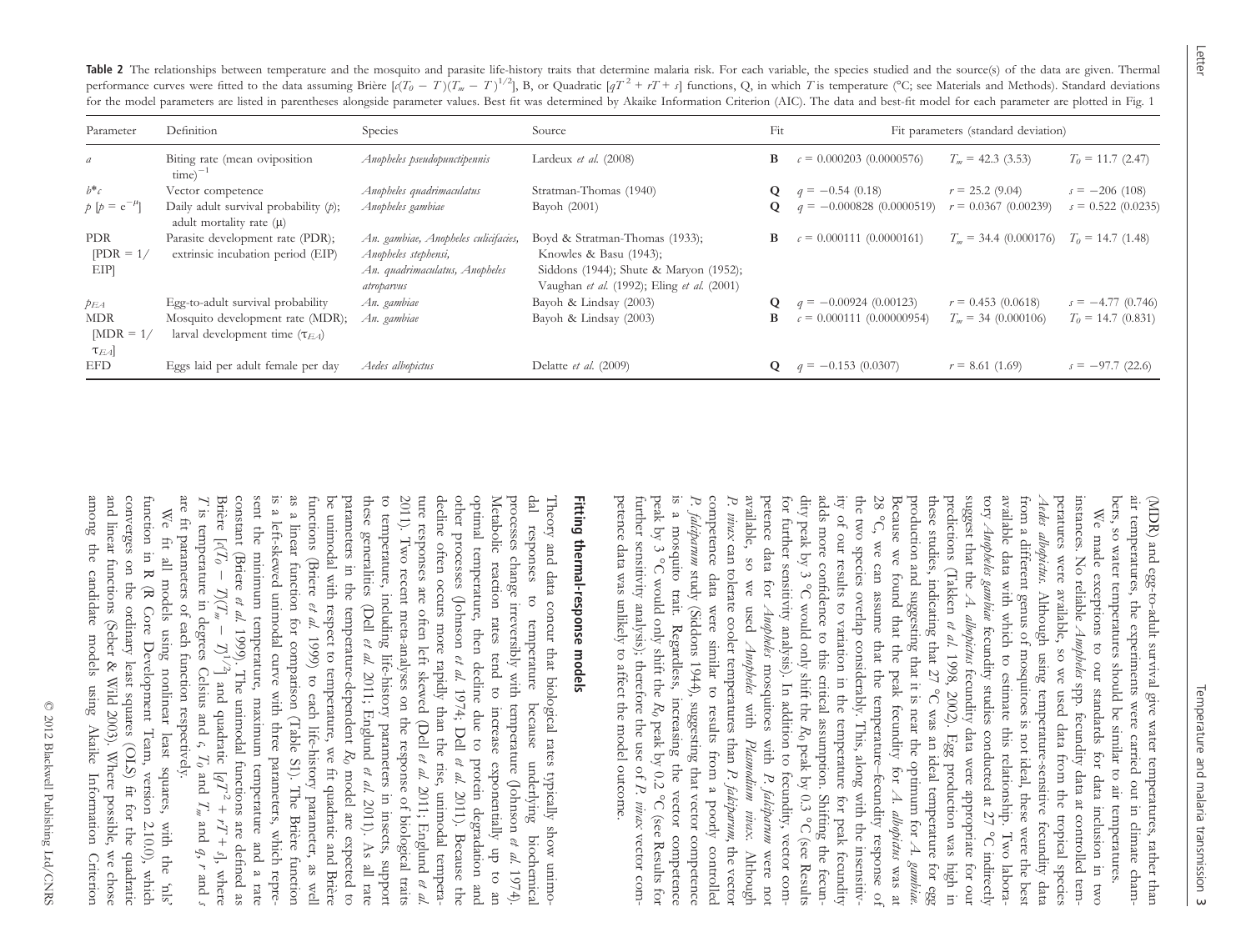corrected for small sample sizes (AICc; Table 1). For fecundity (EFD), there were only four data points, so we chose the quadratic function visually. More data would clarify the precise relationship between Anopheles spp. fecundity and temperature.

#### Temperature-sensitive  $R_0$  model

To formulate a fully temperature-sensitive  $R_0$  model for malaria, we started with the widely used formula (Dietz 1993),

$$
R_0 = \left(\frac{Ma^2 bce^{-\mu EIP}}{Nr\mu}\right)^{1/2} \tag{1}
$$

where  $M$  is mosquito density,  $a$  is the per-mosquito biting rate,  $bc$  is vector competence (the product of the proportion of the bites by infective mosquitoes that infect susceptible humans and the bites by susceptible mosquitoes on infectious humans that infect mosquitoes),  $\mu$  is the adult mosquito mortality rate,  $EIP$  is the extrinsic incubation period of the malaria parasite in mosquitoes, N is human density and  $r$  is the rate at which infected humans recover and acquire immunity. Note that some have used the square of this formula to represent  $R_0$  (Dietz 1993), but the choice of model formula does not affect the estimated maximum, minimum or optimum temperatures for transmission.

We assumed that all mosquito and parasite parameters are temperature sensitive and that  $N$  and  $r$ , which depend directly on human physiology, are independent of environmental temperature. For mosquito density,  $M(T)$ , we used a formula based on the population density model developed by Parham & Michael (2010; see Appendix S1 for derivation). We expressed all times as rates (Table 2). The full temperature-sensitive malaria  $R_0$  model is

$$
R_0(T) = \left(\frac{a(T)^2 b c(T) e^{-\mu(T)/PDR(T)} EFD(T) p_{EA}(T) MDR(T)}{N r \mu^3(T)}\right)^{1/2}
$$
\n(2)

where  $(T)$  denotes a temperature-sensitive parameter response fitted from the data, PDR is the parasite development rate, EFD is the number of eggs laid per female per day,  $p_{EA}$  is the probability that a mosquito egg survives to become an adult and MDR is the larval mosquito development rate. We parameterised this model using the data and functional forms described in Table 2.

The fully parameterised temperature-sensitive  $R_0$  model is presented in Fig. 2 ('new estimate'). For comparison, we also plotted a curve using Parham & Michael's (2010) temperature-sensitivity assumptions ('previous estimate'). We chose this curve to represent the predictions of previous models (Table 1) because it has the most temperature-sensitive parameters and its peak is similar to the other models. For direct comparison, we used the square-root  $R_0$ formula for both curves (squaring the formula does not change the location of the curves along the temperature axis).

#### Validating the model using field data

We checked the accuracy of our model predictions using a published data set on the rate at which people were bitten by infectious mosquitoes – the EIR – from 14 countries in Africa [Mapping Malaria Risk in Africa (MARA), http://www.mara.org.za/] (Hay et al. 2000). We collated these EIR data with temperature and rainfall data from the ERA40 reanalysis project from the European

Centre for Medium-Range Weather Forecast (Uppala et al. 2005). EIR, a measure of transmission intensity, is defined as the product of the number of vectors per host  $(m)$ , the mosquito daily biting rate (a) and the proportion of mosquitoes with the parasite in their salivary glands (s, sporozoite index). We used EIR because extensive data on  $R_0$  in the field were not available across a broad geographical range and the two indices have an  $c$ . 1 : 1 relationship (Smith et al. 2007). The strength of the EIR data set is its broad geographical and temporal coverage (spanning the African continent from 1979 to 1996) and its methodological consistency.

To derive the mean temperature during the transmission season, we matched the length and timing of the transmission season with climate data from the ERA40 database. Because the MARA database provided the length but not the start and end months of the transmission season, we derived the transmission season using the MARA georeferenced start-of-season and the end-of-season maps (Fig. S3), combined with the length of transmission season data from the MARA database. When there were discrepancies in the length of transmission season derived from the maps vs. the MARA database, we assumed that the database was correct. We then used the derived start and end dates of the transmission season to extract a time series of the temperature and rainfall characteristics for each site from the ERA40 database. We aggregated the climate data to the monthly time-step and selected the one-degree grid cells that were associated with the field study locations. We did not include study locations that mapped into the 'no transmission' category or that lacked length of transmission season information, resulting in a loss of 50 (of 193) sites recorded in the database.

Rainfall is also important for malaria transmission. For this reason, we excluded locations that were too dry for transmission. We initially included rainfall as a covariate in our analysis, but it explained little additional variance, probably because rainfall sufficiently exceeded the threshold for transmission at all sites (the uncorrected data are plotted). Although mean transmission season temperature is an imperfect measure, it is the best available data with which to test the predictions of our model. We did not include temperature variation in the plot of EIR because our goal was to evaluate the model fit to mean temperature. Some of the unexplained variations in the relationship between transmission and mean temperature may be due to temperature variation; if we were attempting to explain variation in EIR, including temperature variation potentially would have been important. Nonetheless, because the  $R_0$  curve is nearly symmetrical, temperature fluctuation would likely have little effect on the optimal mean temperature for transmission (Paaijmans, K.P., Ben-Horin, T., Lafferty, K.D., Johnson, L.R., McNally, A., Mordecai, E.A., Pawar, S., Ryan, S.J. & Thomas, M.B., in preparation).

To check that our temperature estimates from the ERA40 database were accurate, we compared them with the values for mean temperature during the transmission season listed in the original articles from the MARA database. Overall, our estimates were accurate. Of the 17 articles that provided temperature data, 15 had mean transmissionseason temperatures within 1 °C of our estimate (corresponding to 36 of the 39 EIR data points we verified). For the three data points in which our temperature estimates did not match those in the article, we used the mean transmission-season temperatures listed in the original articles. While the remaining 43 articles did not provide transmission-season temperature information, the ERA40 temperature estimates are just as likely to be accurate for these studies.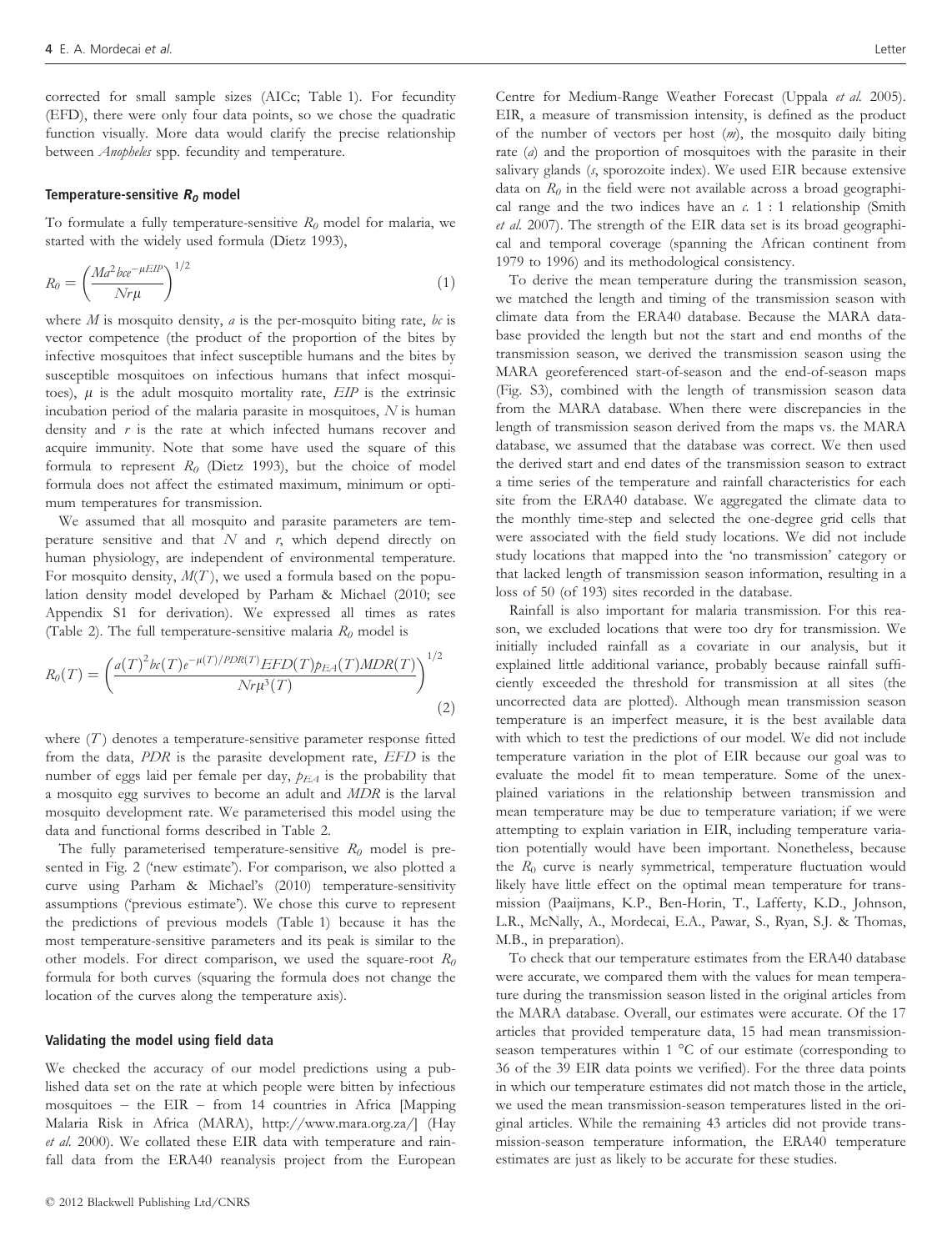We assumed that temperature would have the strongest impact on transmission in the sites with the highest EIR within areas of similar temperature, implying that malaria was most difficult to control in these locations. To visualise this relationship, we highlighted the maximum EIR within each bin of 10 consecutive data points ordered by temperature (maxima are the filled circles in Fig. 2). Bin size did not strongly affect the results: maximum EIR always occurred around 25–26 °C (Fig. S1). We overlaid the new and previous  $R_0$  curves on the same figure for ease of comparison.

#### Parameter sensitivity

We determined the effect of each life-history parameter on the temperature peak for  $R_0$  by performing a sensitivity analysis (Fig. 3a). We calculated the additive contribution of the temperature sensitivity of each parameter to the overall sensitivity of  $R_0$  (see Appendix S1 for equations). Because mosquito mortality rate had the strongest effect on the thermal response of  $R_0$ , we examined the sensitivity of  $R_0$  to error in the mortality thermal response. We calculated 95% simultaneous prediction bounds  $P_\mu$  (Seber & Wild 2003) for the fitted  $\mu$  (mortality rate) model, which are given by

 $P_i = \hat{y} \pm f \sqrt{xSx'}$ 

where  $\hat{y}$  is the fitted value for temperature value x, f is calculated from the F distribution at  $\alpha = 0.05$ , and S is the covariance matrix of the coefficient estimates obtained from the OLS fitting. These prediction bounds measure the confidence that a new observation lies within the interval regardless of the predictor value. Thus, calculating  $R_0$  at the upper and lower prediction bounds indicates the robustness of the location of the peak and width of the thermaldependence curve to variation in the mortality function (Fig. 3b).

We also plotted  $R_0$  vs. T curves in which each parameter is held constant with respect to temperature to visualise the effect of each parameter on the temperature sensitivity of  $R_0$  (Fig. 3c). Doing so also allows us to indirectly test sensitivity of our results to variation in thermal-response parameters (such as  $T_{pk}$ ) that may differ across mosquito species and geographical location.

#### RESULTS

All mosquito and parasite trait–temperature relationships were unimodal (Fig. 1, Tables 1 and S2). In contrast to the assumptions of previous models (Table 1), all parameters were thermally constrained at both low and high temperatures, and unimodal curves [i.e. quadratic or Brière (Briere et al. 1999); see Materials and Methods] fit the data better than linear relationships (Table S1). Biting rate (the inverse of gonotrophic cycle length) was not measured above 34 °C, making the upper thermal limit more ambiguous than for the other measures. Still, the Brière curve was the best fit to biting rate (Table S1), which declined slightly above 30 °C.



Figure 1 Thermal performance curves for all mosquito and parasite life-history traits that together determine  $R_0$ . Note that the temperature ranges (x-axes) differ for different traits. Data sources, parameter descriptions and fit functions are listed in Table 2. The original mortality data are shown in Fig. S2.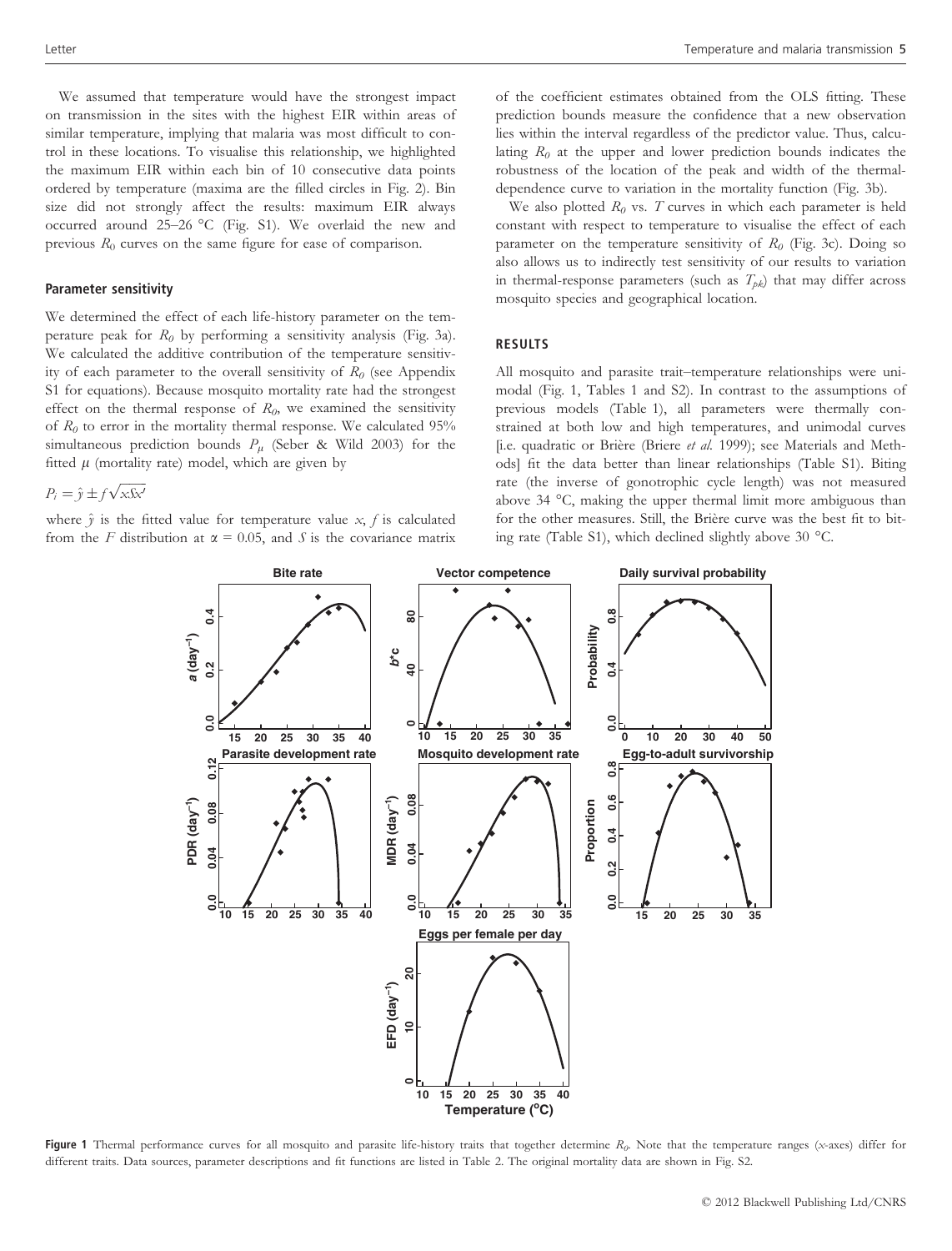

Figure 2 Temperature dependence of malaria risk. The blue curve is our estimate ('new estimate'), whereas the red curve ('previous estimate') uses the temperature-dependence assumptions from the Parham & Michael (2010) model. The points are the published entomological inoculation rate (EIR) data from Africa, plotted against the mean temperature during transmission season ( $n = 122$ ). The y-axis for  $R_0$  is not scaled because its absolute value depends on other climatic and socio-economic factors. Filled circles represent the maximum EIR within each bin of 10 sequential temperature points; the open circles demarcate the remaining data points. We highlight the maximum EIR in each bin because it represents the location where malaria is most difficult to control, and most likely to be influenced by temperature.

Incorporating these unimodal curves into a model of  $R_0$  predicts that the optimal temperature for malaria transmission is 25 °C, with transmission occurring between 16 °C ( $CT_{min}$ ) and 34 °C ( $CT_{max}$ ; Fig. 2). This predicted optimum is 5–7 °C cooler than previous estimates from models that assumed linear or constant relationships between life-history parameters and temperature (Table 1). The predicted optimum temperature for malaria transmission, which depends heavily on mosquito physiology, matches the optimal temperature of  $24.7 \pm 0.48$  °C for population growth measured for eight other Diptera species (Huey & Berrigan 2001).

The response of observed transmission potential (EIR) to local mean temperature during the transmission season in Africa was consistent with model predictions. The highest observed EIR values were recorded when mean transmission season temperature ranged from 24 to 26 °C (Fig. 2, Fig. S1), and transmission potential declined steeply below 20 °C and above 28 °C. This matches the predicted temperature optimum and range for malaria risk from the model. The variability among data points with similar mean temperatures reflects the influence of other climate and socio-economic factors, including vector control, on malaria transmission.

We examined the sensitivity of malaria transmission to each of its component life-history parameters by performing a sensitivity analysis on the fully parameterised  $R_0$  model (Fig. 3a). The figure depicts the effect of each parameter on the temperature sensitivity of  $R_0$ , with each line crossing the x-axis at that parameter's temperature peak. Adult mosquito mortality,  $\mu$ , had the strongest effect on the temperature sensitivity of  $R_0$ , first because it enters both the original  $R_0$  equation (1) and the mosquito density equation (Appendix eqn 5), resulting in a  $\mu^{-3}$  term in the final model (2), and second because its peak of 22.1 °C is several degrees lower than the peaks of most

other parameters. Nonetheless, shifting  $\mu$  to its upper and lower prediction bounds shifted the temperature peak for transmission by  $\leq$  1 °C (Fig. 3b). Even under the extreme assumption that mosquito survival was constant across temperature, the optimum transmission temperature only increased by c. 3  $^{\circ}$ C, still 2–4  $^{\circ}$ C lower than current model estimates (Table 1, Fig. 3c). This indicates that although mosquito mortality lowers the thermal optimum for malaria transmission, the 6 °C difference between previous models and ours is driven by the combined effect of all life-history parameters, and not by mortality alone. In addition, the model predictions were not sensitive to the other life-history parameters, indicating that any error in individual thermal responses resulting from the use of mosquito species other than African Anopheles species, or our choice of functional form (Brière or quadratic), was unlikely to affect our overall result (Fig. 3).

#### **DISCUSSION**

Consistent with a large body of thermal physiology work (Angilletta 2009; Dell et al. 2011), all of the mosquito and parasite life-history traits we examined peaked at intermediate temperatures well within the range experienced in nature (Fig. 1, Table 2). Ours is the first mechanistic model of malaria transmission to include empirically derived unimodal thermal responses for all mosquito and parasite traits involved in transmission. Combining the thermal responses that are constrained at both high and low temperatures limits malaria transmission  $(R_0)$  to temperatures between 16 and 34 °C with a peak at 25 °C. This new temperature optimum is 6 °C lower than estimates from previous mechanistic models (Martens et al. 1997; Craig et al. 1999; Parham & Michael 2010; Fig. 2, Table 1). For comparison, this difference in predicted optimal temperature is equivalent to a century of temperature change projected by the worst-case climate change scenarios [A1FI economic growth, fossil fuel intensive (Solomon et al. 2007)].

Our results help to explain earlier results from observational studies showing that malaria transmission often peaks in the autumn rather than summer, that temperatures above 30 °C may be detrimental to parasite development, and that mean monthly temperatures are 25 °C or above during the hottest month in tropical and equatorial zones, where transmission is greatest (Gill 1938; Pampana 1963). Because high temperatures often coincide with periods of low humidity in the tropics, it is difficult to discern the impact of temperature vs. humidity using observational models alone (Gill 1938). Early work attributed low transmission during the summer to low humidity, rather than high temperatures (Gill 1938), but our mechanistic model suggests temperature alone could suffice as an explanation.

One possible reason for the prior lack of biologically realistic thermal-response models is the scarcity of data relating Anopheles vital rates to temperature. Although many studies measure mosquito and parasite vital rates at a single temperature or in the field, few studies measure vital rates across a range of constant temperatures. In particular, no estimates for Anopheles fecundity at a range of controlled temperatures were available – clearly a much-needed avenue for future study. Nonetheless, sensitivity analysis suggests that our model predictions would not change substantially with additional data. The predicted relationship between malaria risk and temperature is robust to variation in temperature sensitivity of the various organismal traits. Although adult mosquito mortality has the largest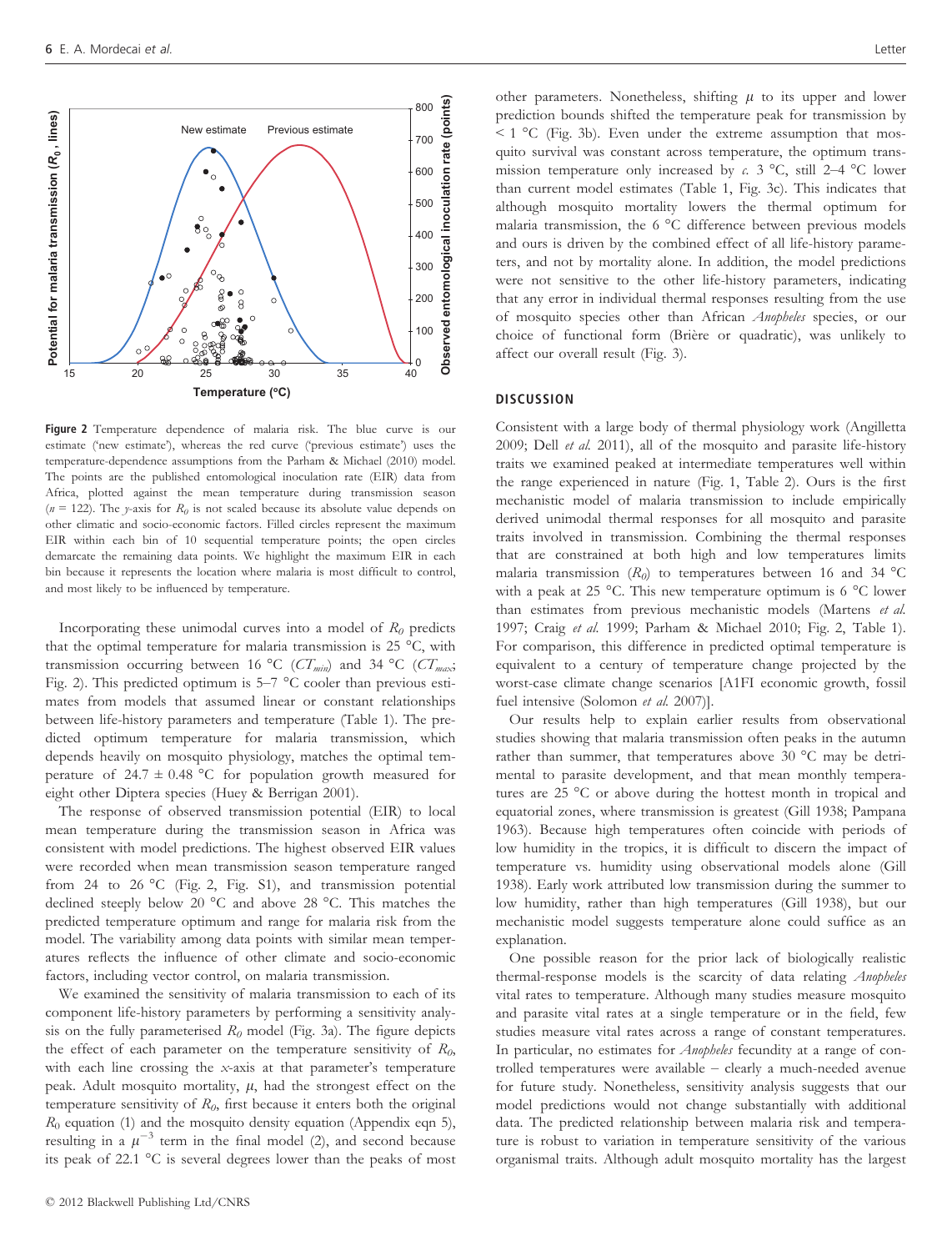

Figure 3 Sensitivity analysis. (a) The relative sensitivity of  $R_0$  to each vital rate. Black curve: the derivative of  $R_0$  with respect to temperature, per unit  $R_0$ . Coloured curves: the effect of each parameter on the temperature sensitivity of  $R_0$  (i.e.  $dR_0/R_0dx/dx/dT$ ). (b) The effect of the adult mosquito mortality on the temperature sensitivity of  $R_0$ . The red and green lines are, respectively, the effect of mortality and the combined effects of all other parameters on the temperature sensitivity of  $R_0$ ; the black lines are the overall relative sensitivity of  $R_0$  to temperature  $(dR_0/R_0dT)$ . Dashed lines represent the upper and lower 95% confidence intervals respectively. (c) The effect on  $R_0$  of holding each parameter constant with respect to temperature.

effect on the temperature sensitivity of transmission, mortality alone cannot explain the 6 °C difference between the new optimal temperature estimate and previous estimates (Table 1).

Recent work has emphasised the importance of daily temperature variation in driving malaria transmission (Paaijmans et al. 2009, 2010). The rate summation approach applied in Paaijmans et al. (2009) only works using thermal performance curves based on constant temperatures: a basic thermal-response model such as ours is required for understanding the influence of temperature in a variable world (Paaijmans et al. 2009; Bozinovic et al. 2011). One application of our model is to integrate it over a range of temperature means and daily ranges to understand the influence of daily temperature variation on malaria transmission; this is the subject of ongoing research.

Our approach of incorporating empirically validated temperatureresponse curves for all organismal traits that govern transmission could be applied for a range of infectious diseases, especially vectorborne diseases. The predicted optimal transmission temperature of 31 °C from previous models (Table 1) is inconsistent with the observation that locations with mean transmission season temperatures above 28 °C had very low transmission potential (EIR; Fig. 2), (Pampana 1963; Ikemoto 2008). By contrast, our model predictions indicate that temperate regions are suitable for transmission. This is consistent with historical records of malaria incidence (Hay et al. 2004) and suggests that economic development and vector control, not temperature, currently impede transmission in temperate climates (Lafferty 2009; Gething et al. 2010; Béguin et al. 2011). Nonetheless, vector control may become more challenging if climate change pushes temperatures closer to the 25 °C optimum.

The role of temperature in driving malaria transmission has been debated (Gething et al. 2010), in part because field data often confound the causative role of temperature with other climatic, geographical and socio-economic factors. In addition, these other climatic and societal factors can overwhelm the influence of temperature in some places (Gething et al. 2010). Our approach ensures that temperature is a driver and not a covariate by using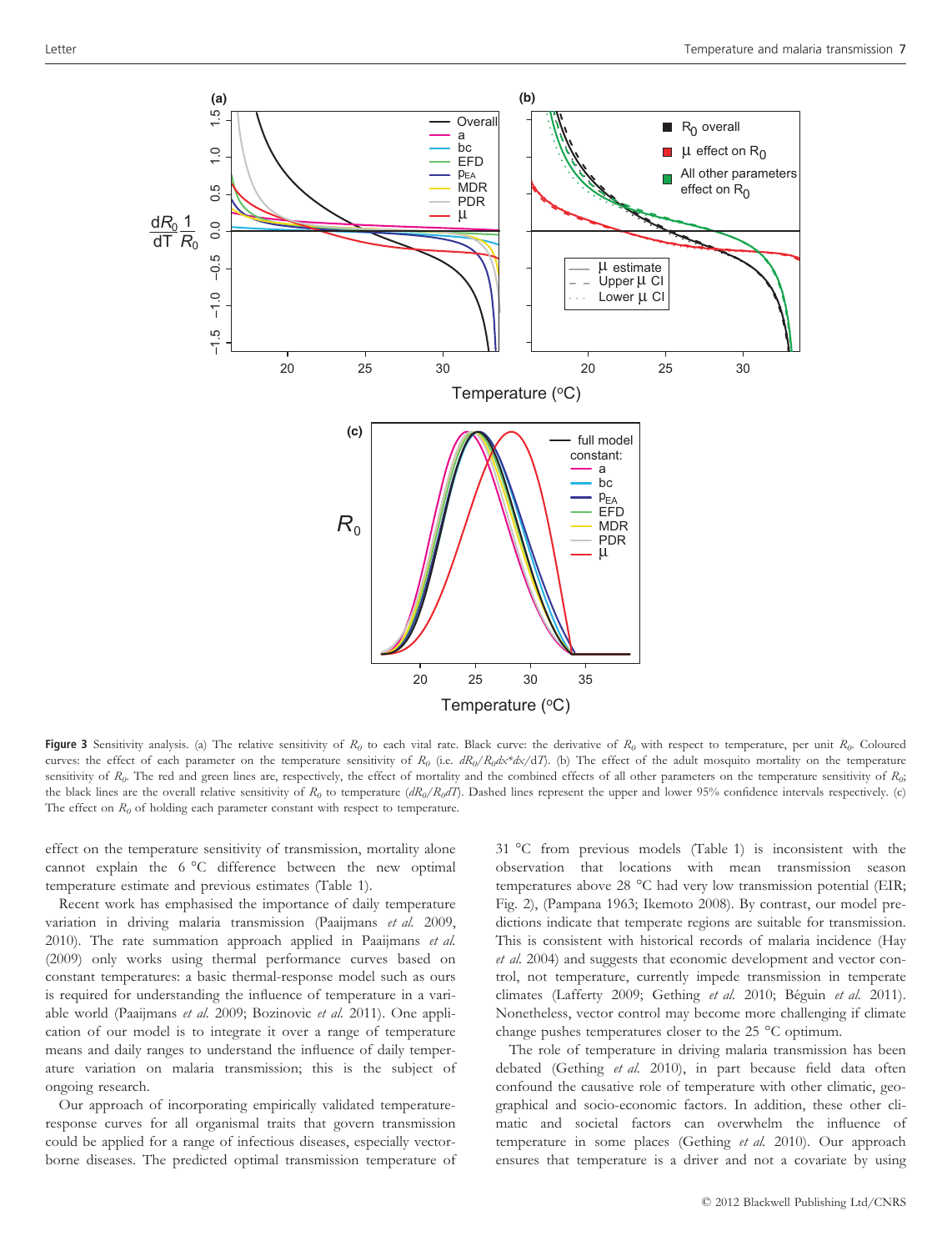thermal performance data measured at invariant temperatures, isolating the effects of temperature mean from variability. Although economic, demographic and direct control measures can outweigh the influence of temperature in some areas (Gething et al. 2010), it is clear that the strongest effects of temperature will occur in the locations where malaria is most difficult to control – the poorest and most vulnerable regions (Béguin et al. 2011).

Understanding the unimodal influence of temperature on malaria transmission will contribute to more accurate predictions about how climate change will affect malaria risk.  $R_0$  is also a guiding tool for allocating disease control efforts effectively. Our model mechanistically links  $R_0$ , thermal physiology models, and empirical data from Anopheles mosquitoes and P. falciparum parasites, and it agrees well with independently published field data. The model suggests that vector control will likely become more important, difficult and expensive in temperate areas as temperatures increase, but that some warm areas may simply become too hot to support malaria. This second conclusion is in contrast to previous models that predicted an optimum of 31 °C, which suggest that warming would increase malaria risk nearly everywhere (Table 1, but see Ikemoto 2008; Lafferty 2009). Our results further suggest that near their temperature limits, mosquitoes may seek more moderate microclimates, such as wells in tropical climates and human habitations in temperate zones. This model is not sufficient to predict malaria risk from mean temperatures in the field because variable temperature regimes that occur in nature might considerably alter transmission (Paaijmans et al. 2009; we intend to consider variability in future work). Quantitative predictions will additionally require global geographical data on current malaria burden, temperature, precipitation and land cover, and are clearly a much-needed topic for future research.

#### ACKNOWLEDGEMENTS

Andrew Read, Andrew Dobson, Jonathan Levine provided helpful comments on the manuscript. This work was conducted as a part of the Malaria and Climate Change Working Group supported by the Luce Environmental Science to Solutions Fellowship and the National Center for Ecological Analysis and Synthesis, a Center funded by NSF (Grant #EF-0553768), the University of California, Santa Barbara and the State of California. K.P.P. is funded by an NSF-EID programme grant (EF-0914384). C.B. was funded by NSF-GRF (DGE-1144085). E.d.M. is funded by an NSF Graduate Research Fellowship. T.B.H. is supported by a fellowship from the Michael J. Connell Trust. Any use of trade, product or firm names in this publication is for descriptive purposes only and does not imply endorsement by the US government.

#### AUTHOR CONTRIBUTIONS

EAM, KDL and KPP designed research; EdM, AM, SJR, TBH, EAM, KPP and TCS collected the data; LRJ, CB, KDL and SP performed the analysis; all authors wrote the paper.

#### REFERENCES

Afrane, Y.A., Zhou, G., Lawson, B.W., Githeko, A.K. & Yan, G. (2007). Lifetable analysis of Anopheles arabiensis in Western Kenya highland effects of land covers on larval and adult survivorship. Am. J. Trop. Med. Hyg., 77, 660-666.

- Eling, W., Hooghof, J., van de Vegte-Bolmer, M., Sauerwein, R. & van Gemert, G.-J. (2001). Tropical temperatures can inhibit development of the human malaria parasite Plasmodium falciparum in the mosquito. Proc. Exp. Appl.
- Englund, G., Öhlund, G., Hein, C.L. & Diehl, S. (2011). Temperature dependence of the functional response. Ecol. Lett., 14, 914–921.
- Ermert, V., Fink, A.H., Jones, A.E. & Morse, A.P. (2011). Development of a new version of the Liverpool Malaria Model. I. Refining the parameter settings and mathematical formulation of basic processes based on a literature review. Malar. J., 10, 17.
- Gething, P.W., Smith, D.L., Patil, A.P., Tatem, A.J., Snow, R.W. & Hay, S.I. (2010). Climate change and the global malaria recession. Nature, 465, 342– 345.
- Gething, P., Van Boeckel, T., Smith, D., Guerra, C., Patil, A., Snow, R. et al. (2011). Modelling the global constraints of temperature on transmission of Plasmodium falciparum and P. vivax. Parasit. Vectors, 4, 92.
- Gill, C.A. (1938). The Seasonal Periodicity of Malaria and the Mechanism of the Epidemic Wave. Churchill, Ltd, London.
- Hay, S.I., Rogers, D.J., Toomer, J.F. & Snow, R.W. (2000). Annual Plasmodium falciparum entomological inoculation rates (EIR) across Africa: literature survey, internet access and review. Trans. R. Soc. Trop. Med. Hyg., 94, 113–127.
- Alonso, D., Bouma, M.J. & Pascual, M. (2011). Epidemic malaria and warmer temperatures in recent decades in an East African highland. Proc. R. Soc. Lond. B Biol. Sci., 278, 1661–1669.
- Amarasekare, P. & Savage, V. (2012). A framework for elucidating the temperature dependence of fitness. Am. Nat., 179, 178–191.
- Angilletta, M.J. (2009). Thermal Adaptation: A Theoretical and Empirical Synthesis. Oxford University Press, New York.
- Bodker, R., Akida, J., Shayo, D., Kisinza, W., Msangeni, H.A. & Pedersen, E.M., et al. (2003). Relationship between altitude and intensity of malaria transmission in the Usambara Mountains, Tanzania. J. Med. Entomol., 40, 706– 717.
- Bayoh, M.N. (2001). Studies on the development and survival of Anopheles gambiae sensu stricto at various temperatures and relative humidities. (PhD thesis). University of Durham, Durham, 134 pp.
- Bayoh, M.N. & Lindsay, S.W. (2003). Effect of temperature on the development of the aquatic stages of Anopheles gambiae sensu stricto (Diptera: Culicidae). Bull. Entomol. Res., 93, 375–381.
- Béguin, A., Hales, S., Rocklöv, J., Åström, C., Louis, V.R. & Sauerborn, R. (2011). The opposing effects of climate change and socio-economic development on the global distribution of malaria. Glob. Envion. Change, 21, 1209–1214.
- Borland, I. (2001–2010). DigitizeIt 1.5.8b. In. DigitizeIt.
- Boyd, M.F. & Stratman-Thomas, W.K. (1933). A note on the transmission of quartan malaria by Anopheles quadrimaculatus. Am. J. Trop. Med. Hyg., 13, 265– 271.
- Bozinovic, F., Bastias, D.A., Boher, F., Clavijo-Baquet, S., Estay, S.A. & Angilletta, M.J. Jr (2011). The mean and variance of environmental temperature interact to determine physiological tolerance and fitness. Physiol. Biochem. Zool., 84, 543–552.
- Briere, J.F., Pracros, P., Le Roux, A.Y. & Pierre, J.S. (1999). A novel rate model of temperature-dependent development for arthropods. Environ. Entomol., 28, 22–29.
- Craig, M.H., Snow, R.W. & leSueur, D. (1999). A climate-based distribution model of malaria transmission in sub-Saharan Africa. Parasitol. Today, 15, 105–111.
- Delatte, H., Gimonneau, G., Triboire, A. & Fontenille, D. (2009). Influence of temperature on immature development, survival, longevity, fecundity, and gonotrophic cycles of Aedes albopictus, vector of chikungunya and dengue in the Indian Ocean. J. Med. Entomol., 46, 33–41.
- Dell, A.I., Pawar, S. & Savage, V.M. (2011). Systematic variation in the temperature dependence of physiological and ecological traits. Proc. Natl Acad. Sci. USA, 108, 10591-10596.
- Deutsch, C.A., Tewksbury, J.J., Huey, R.B., Sheldon, K.S., Ghalambor, C.K., Haak, D.C. et al. (2008). Impacts of climate warming on terrestrial ectotherms across latitude. Proc. Natl Acad. Sci. USA, 105, 6668–6672.
- Dietz, K. (1993). The estimation of the basic reproduction number for infectious diseases. Stat. Methods Med. Res., 2, 23-41.
- Entomol., 12, 151–156.
- -
	-
	-
	-